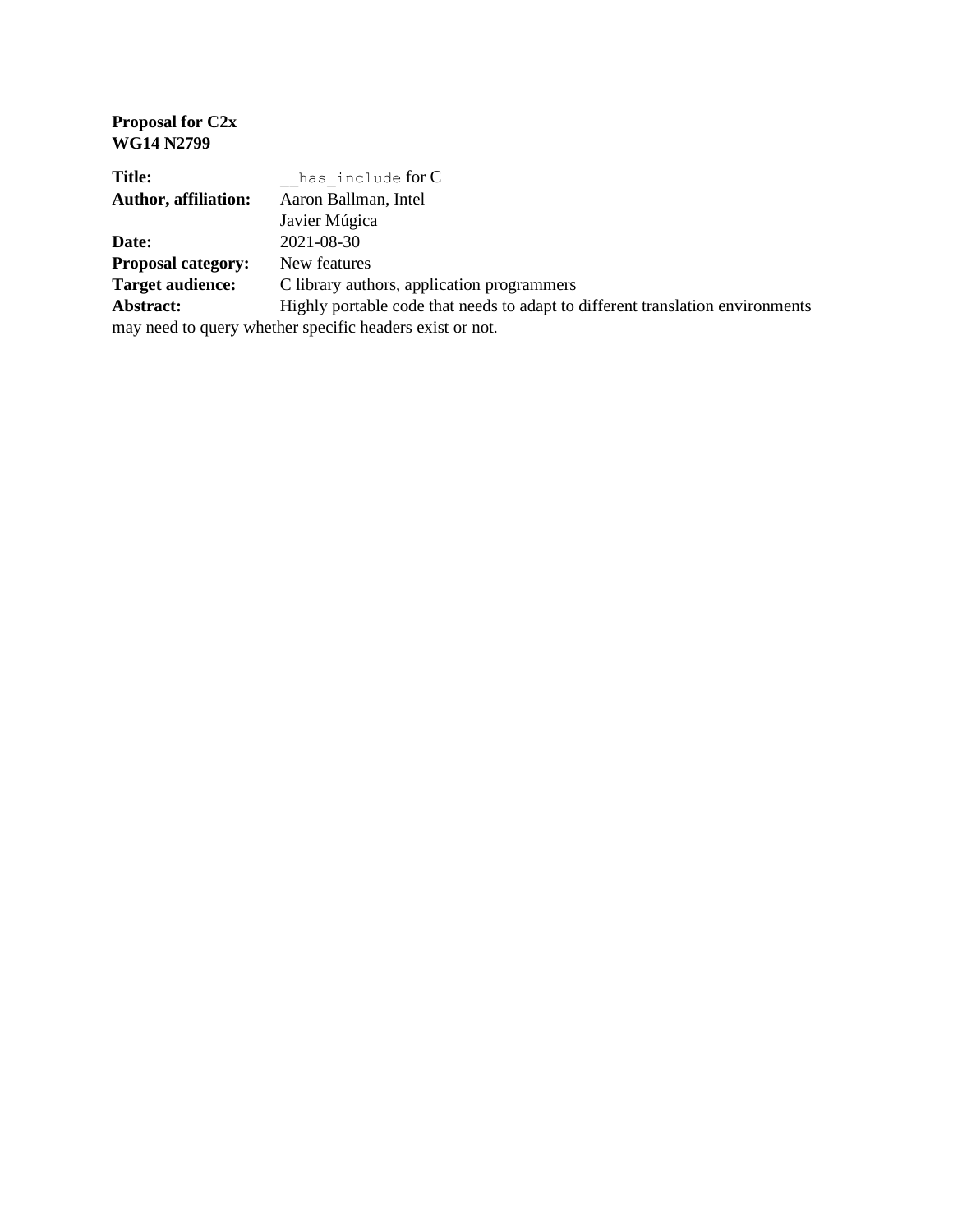# has include for C

Reply-to: Aaron Ballman [\(aaron@aaronballman.com\)](mailto:aaron@aaronballman.com), Javier Múgica [\(javier@aerotri.es\)](mailto:javier@aerotri.es) Document No: N2799 Date: 2021-08-30

### Summary of Changes

N2799

- Added straw poll results
- Added changes to 6.4p4
- Renamed "has include expression" to "has include expression" and "has attribute expression" to "has c attribute expression" in prose
- Rewrote the example

N2673

• Initial proposal

## Introduction and Rationale

This paper describes the has include feature, which allows the programmer to determine at preprocessing time whether the specified header file exists. This feature was standardized in C++17 and is a commonly implemented extension in C compilers (minimally, it is supported in Clang, GCC, MSVC, EDG, and TCC (Tiny C Compiler)). The feature is intended for highly portable code such as libraries to adapt to different translation environments.

Adopting this proposal also serves to keep the preprocessor synchronized between C and C++.

This proposal was originally seen as WG14 N2101 at the Markham 2017 meeting where it was added to SD-3 for inclusion in C2x.

This proposal was seen as WG14 N2673 at the Aug 2021 where a straw poll was taken: Does WG14 want to see something along the lines of N2673 in C23: 19/0/0 (consensus).

## Proposed Wording

The wording proposed is a diff from WG14 N2596. Green text is new text, while red text is deleted text.

Modify 6.4p4:

If the input stream has been parsed into preprocessing tokens up to a given character, the next preprocessing token is the longest sequence of characters that could constitute a preprocessing token. There is one exception to this rule: header name preprocessing tokens are recognized only within #include preprocessing directives, in has include expressions, and in implementation-defined locations within #pragma directives. In such contexts, a sequence of characters that could be either a header name or a string literal is recognized as the former.

Modify 6.10.1 to add a new Syntax section before Constraints:

**Syntax** *defined-macro-expression:*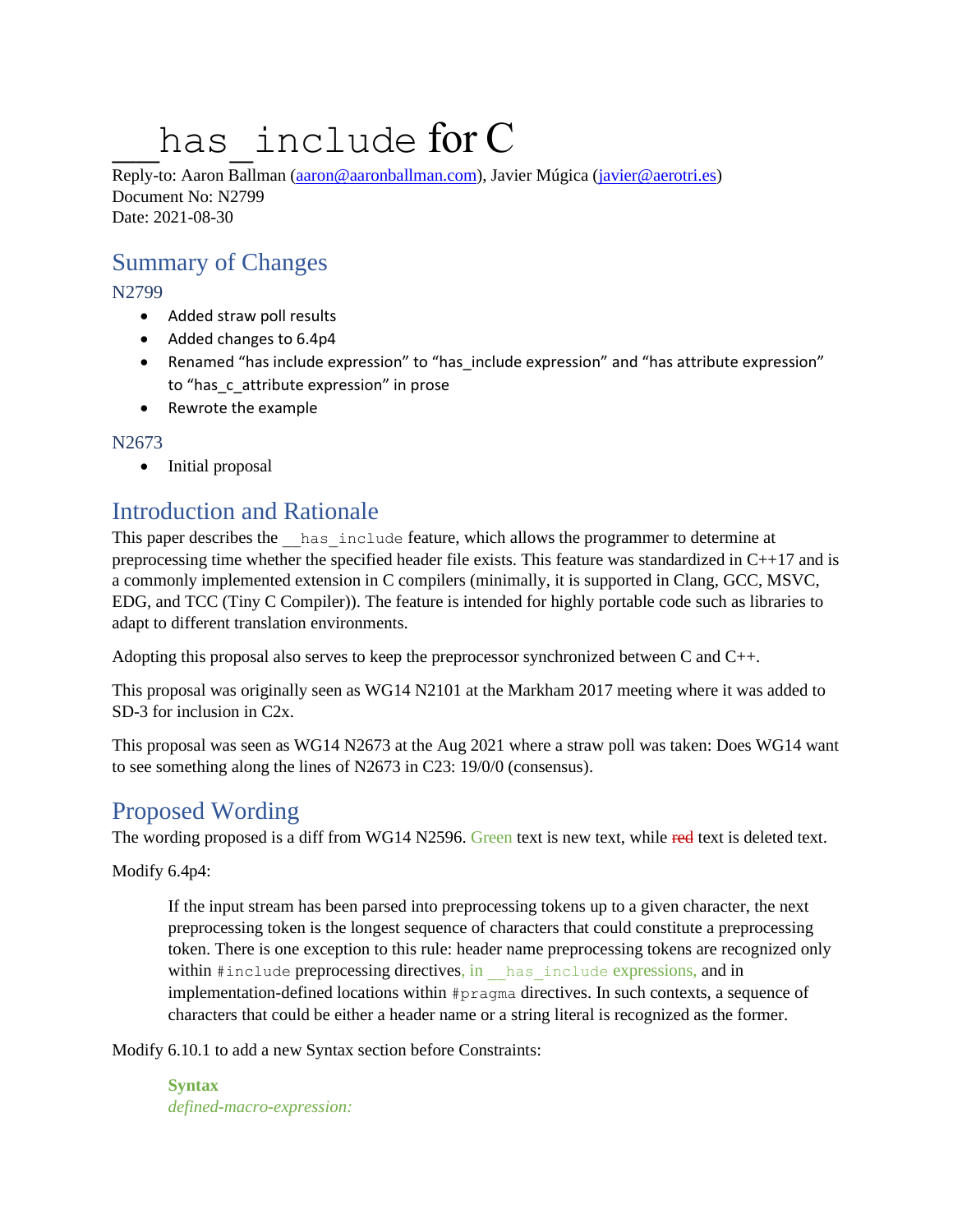```
defined identifier
defined ( identifier )
```
*h-preprocessing-token:* any *preprocessing-token* other than >

*h-pp-tokens:*

*h-preprocessing-token h-pp-tokens h-preprocessing-token*

*header-name-tokens: string-literal* < *h-pp-tokens* >

*has-include-expression:*

has include ( *header-name* ) has include ( *header-name-tokens* )

*has-c-attribute-expression:* has c attribute ( *pp-tokens* )

Modify 6.10.1p1:

The expression that controls conditional inclusion shall be an integer constant expression except that: identifiers (including those lexically identical to keywords) are interpreted as described below<sup>180)</sup>, and it may contain zero or more defined macro expressions and/or has\_include expressions and/or has\_c\_attribute expressions as unary operator expressions.

Modify 6.10.1p2:

#### It may contain unary operator expressions of the form defined *identifier*

or

defined ( *identifier* )

which evaluate A defined macro expression evaluates to 1 if the identifier is currently defined as a macro name (that is, if it is predefined or if it has been the subject of a  $\#$ define preprocessing directive without an intervening  $\#$ undef directive with the same subject identifier), 0 if it is not.

Insert new paragraphs after 6.10.1p2:

3 The second form of the has\_include expression is considered only if the first form does not match, in which case the preprocessing tokens are processed just as in normal text.

4 The header or source file identified by the parenthesized preprocessing token sequence in each contained has include expression is searched for as if that preprocessing token were the pptokens in a #include directive, except that no further macro expansion is performed. Such a directive shall satisfy the syntactic requirements of a #include directive. The has\_include expression evaluates to 1 if the search for the source file succeeds, and to 0 if the search fails.

Modify the existing 6.10.1p3: